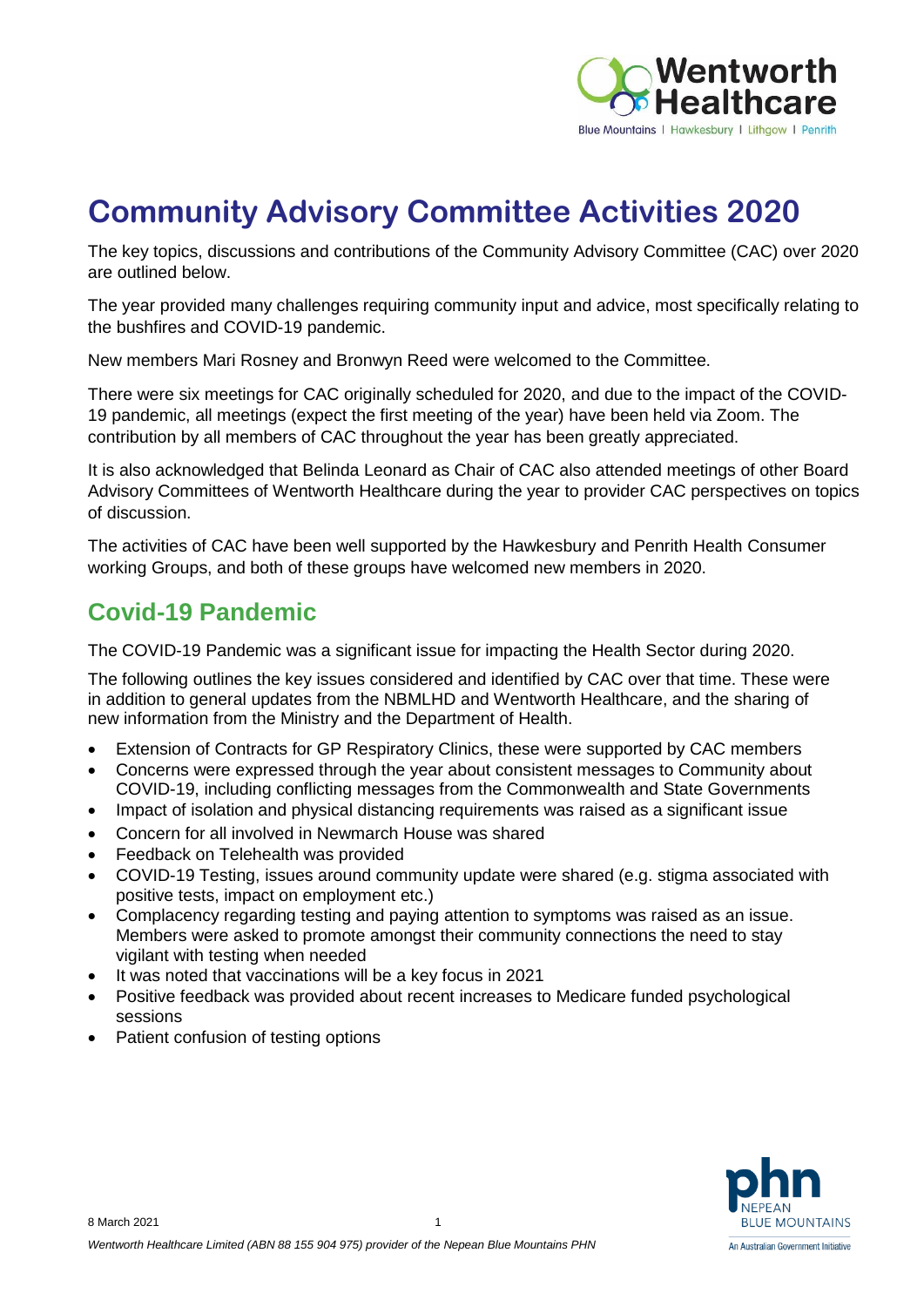# **Health Literacy**

Health Literacy was identified in 2019 as a key area of interest for CAC.

As a result, Wentworth Healthcare have embarked on a Health Literacy Project and this was a topic of discussion and feedback at each CAC meeting in 2020.

CAC specifically provided feedback on possible Key Health Literacy themes, and opportunity to provide further input into the Health Literacy Statement which is a key component of the proposed strategy.

A draft Health Literacy Strategy was then prepared based on CAC's feedback, which the Committee have endorsed, and a working group made up of CAC members has been established to carry out the actions and tasks identified in the draft strategy.

It is anticipated that the Strategy will be formally launched in late 2021.

## **Collaborative Commissioning**

Updates were provided on the Collaborative Commissioning Model mandated by the NSW Ministry of Health, which is a joint process led by the NBMLHD.

A Project Control group is being established for this and consumer representative(s) were sought.

There is a specific project underway focusing on Community based Obesity and Diabetes Services and consumer representatives are also involved in this process.

### **NBMLHD Consumer Input**

Feedback was sought and provided on the draft 3 day Consumer Training Package designed by NBMLHD.

A New chairperson pack has been developed, and feedback was sought on this.

### **Other Matters**

The CAC also considered a range of other issues and topics which are outlined below;

- Feedback provided on the planned consultation for the Joint Regional Mental Health Suicide Prevention Plan, and the opportunity to provide comment on the final draft of the plan. It was noted there will be ongoing input from consumers over the next five years
- Members expressed support for ensuring changes to Health Systems support the strength of relationship between GPs and their patients
- CAC members were invited to meet with the Board of Wentworth Healthcare (via Zoom in 2020). This provided an opportunity to share ideas, to keep the Board abreast of CAC's intended activities, and for the Board to share its priorities
- The Committee was presented the updated Wentworth Healthcare Health Needs Assessment, and it was noted a full review is required in 2021
- Feedback was provided by CAC on a draft brochure "get to know Wentworth Healthcare" and changes incorporated into the final publication (https://www.nbmphn.com.au/Resources/About/NBMPHN-Brochure)